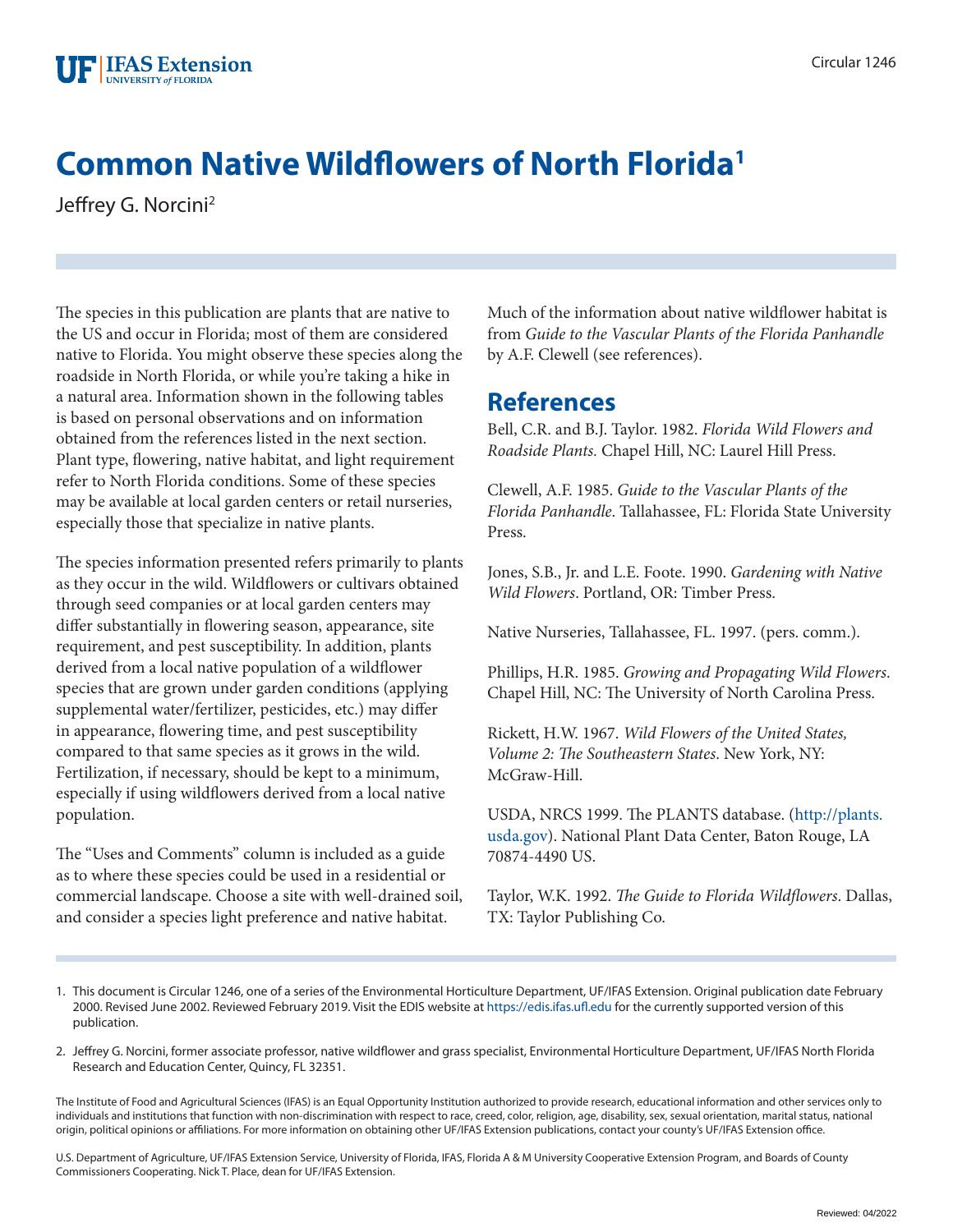## Table 1. Descriptions of some native habitats (from *Guide to the Vascular Plants of the Florida Panhandle*).

| <b>Native Habitat Type</b> | <b>Description</b>                                                                   |  |  |  |
|----------------------------|--------------------------------------------------------------------------------------|--|--|--|
| Sandhills                  | Pineland (slash/longleaf) on dry site; understory of turkey oaks or other scrub oaks |  |  |  |
| Flatwoods                  | Pineland (slash/longleaf) on moist site; may have understory of saw palmetto         |  |  |  |
| Pine-oak-hickory woods     | Occurs on upland loamy soil and on sandy rims of river bluffs                        |  |  |  |
| Secondary woods            | Reforested lands on drier upland sites                                               |  |  |  |
| Hammocks                   | Mixed hardwood forest; soils are moist but not overly wet                            |  |  |  |
| Ruderal (disturbed areas)  | Areas such as roadsides, lawns, vacant lots, etc.                                    |  |  |  |

Table 2. Wildflowers for Shade Conditions (species that prefer shade or will tolerate shade like that under a high hardwood forest canopy).

| <b>Scientific Name</b>                                                                                                                                                                                          | <b>Common</b><br><b>Name</b>                       | Plant Type <sup>1</sup>        | <b>Flower Season</b>        | <b>Flower</b><br>Color | <b>Height (in</b><br>flower)                                | <b>Native Habitat</b>                                              | <b>Uses and</b><br><b>Comments</b>                                                                  |  |
|-----------------------------------------------------------------------------------------------------------------------------------------------------------------------------------------------------------------|----------------------------------------------------|--------------------------------|-----------------------------|------------------------|-------------------------------------------------------------|--------------------------------------------------------------------|-----------------------------------------------------------------------------------------------------|--|
| Aquilegia<br>canadensis                                                                                                                                                                                         | Columbine                                          | Perennial                      | March to April              | Red and<br>yellow      | $1\frac{1}{2}$ to 2 feet                                    | Calcareous<br>woods                                                | Slightly moist site;<br>use for naturalizing;<br>hummingbirds;<br>foliage may die back<br>in summer |  |
| Packera aurea<br>(Senecio aureus)                                                                                                                                                                               | Golden<br>Ragwort                                  | Perennial;<br>evergreen        | March to June               | Yellow                 | Groundcover<br>with 2-to<br>$3$ -foot<br>flowering<br>stems | Floodplains                                                        | Woodlands;<br>moist site                                                                            |  |
| Coreopsis<br>integrifolia                                                                                                                                                                                       | Chipola<br>Coreopsis                               | Perennial;<br>evergreen        | September to<br>November    | Yellow<br>2 to 3 feet  |                                                             | Floodplains;<br>riverbanks                                         | Moist site; fall<br>flowering coreopsis                                                             |  |
| Lilium superbum                                                                                                                                                                                                 | Turk's-cap Lily                                    | Perennial                      | July                        | Orangish<br>red        | 3 to 9 feet                                                 | Hammocks                                                           | Moist site; use for<br>naturalizing                                                                 |  |
| Lobelia cardinalis                                                                                                                                                                                              | <b>Cardinal Flower</b>                             | Perennial                      | August to<br>October        | Intense red            | 2 to 4 feet                                                 | Riverbanks;<br>springs; coastal<br>hammocks                        | <b>Excellent for moist</b><br>site; not rec. for full<br>sun; red flowers easy<br>to spot in woods  |  |
| Packera glabella<br>(Senecio glabellus)                                                                                                                                                                         | Golden<br>Ragwort;<br>Jeffrey<br><b>Butterweed</b> | Annual                         | February to<br>April        | Yellow                 | 2 to 4 feet                                                 | Floodplains;<br>marshes;<br>along streams;<br>ruderal <sup>2</sup> | Moist site                                                                                          |  |
| Phlox divaricata                                                                                                                                                                                                | <b>Blue Phlox</b>                                  | Perennial;<br>semi-evergreen   | February to<br>April        | Blue                   | 10 inches                                                   | Bluffs:<br>calcareous<br>hammocks                                  | Slightly moist site;<br>foliage may die back<br>in summer                                           |  |
| Salvia lyrata                                                                                                                                                                                                   | Lyreleaf Sage;<br><b>Cancer Weed</b>               | Perennial; may<br>be evergreen | February to<br>May; October | Purple                 | 1 to $1\frac{1}{2}$ feet                                    | Disturbed<br>areas; marshes                                        | Slightly moist<br>site; sun or shade;<br>ornamental foliage;<br>reseeds                             |  |
| Spigelia<br>marilandica                                                                                                                                                                                         | Indian Pink;<br>Woodland<br>Pinkroot               | Perennial                      | April to May                | Red and<br>Yellow      | 1 to $1\frac{1}{2}$ feet                                    | Bluffs;<br>calcareous<br>hammocks                                  | Rich soil; woodland<br>edges; tubular<br>flowers                                                    |  |
| <sup>1</sup> Plant type—Unless otherwise noted, all species are herbaceous and not evergreen.<br>ويغير ويغمل فيرجع ويراد والمساوية والرفول والمراوية والمستورة والمستحقق والسياسة والمستقرر والمستقرر والمستقرر |                                                    |                                |                             |                        |                                                             |                                                                    |                                                                                                     |  |

2 Ruderal means disturbed areas such as roadsides, lawns, vacant lots, etc.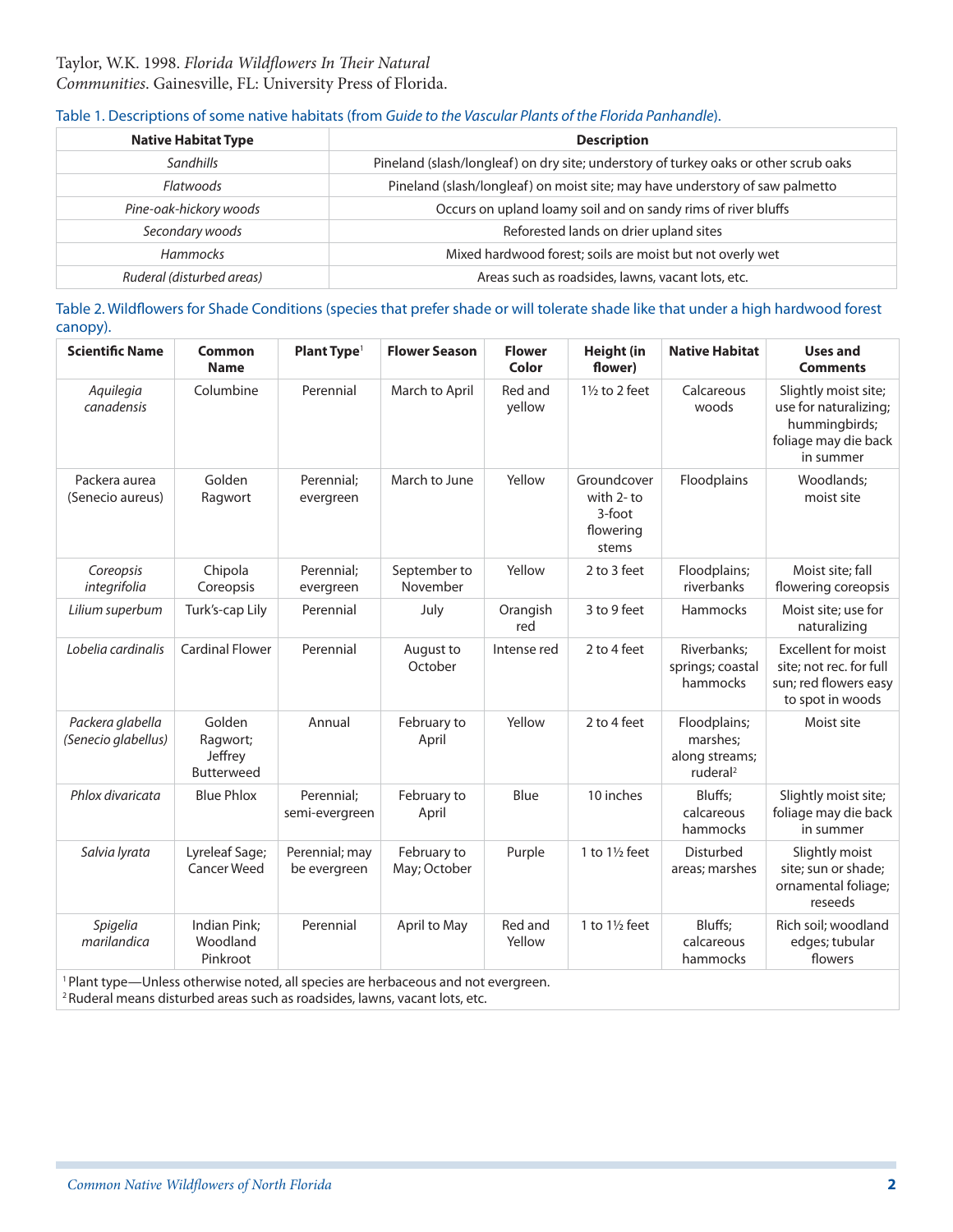| Uses and Comments     | Moist site; roadside ditches or<br>backslopes        | Beautiful blue flower for sandy site                   | Dry, sandy site; showy foliage<br>(pinkish purple venation) | Hot, dry site                            | Dry, sandy site; roadsides | Slightly moist site; dead leaves<br>usually have vanilla scent | Hot, dry site; reseeds                                       | Slightly moist site; spreads<br>vegetatively; reseeds                       | Meadows; dry site; reseeds    | reseeds; remove faded blossoms for<br>Slightly dry to slightly moist site;<br>reflowering | Moist site; edges of woodlands;<br>reseeds | Moist site; only pink coreopsis in<br>Florida     | Disturbed site; mass planting results<br>in a'sea of white' | Slightly moist site; large, showy<br>flower heads                | Excellent for hot, dry site; reseeds;<br>blue-green foliage |
|-----------------------|------------------------------------------------------|--------------------------------------------------------|-------------------------------------------------------------|------------------------------------------|----------------------------|----------------------------------------------------------------|--------------------------------------------------------------|-----------------------------------------------------------------------------|-------------------------------|-------------------------------------------------------------------------------------------|--------------------------------------------|---------------------------------------------------|-------------------------------------------------------------|------------------------------------------------------------------|-------------------------------------------------------------|
| Native Habitat        | Flatwoods; bogs; moist<br>ruderal <sup>2</sup> sites | Sandhills, scrubs; sandy<br>ruderal <sup>2</sup> sites | Sandhills, scrubs;<br>dunes                                 | Sandhills; flatwoods;<br>secondary woods | Sandhills                  | Flatwoods; bogs; pond<br>margins                               | Sandhills; flatwoods;<br>secondary woods<br>disturbed areas; | woodland edges; pond<br>Floodplains; moist<br>margins; ruderal <sup>2</sup> | Disturbed areas               | areas; edges of cypress<br>Sandhills; disturbed<br>swamps                                 | Disturbed areas; moist<br>areas            | cypress ponds; wet<br>Flatwoods; bogs;<br>ditches | Sandhills; disturbed<br>areas; lake margins                 | moist woodland edges<br>hammocks; pastures;<br>Stream banks; wet | Disturbed areas; sandy<br>open sites                        |
| Height (in<br>flower) | 2 to 3 feet                                          | 1 to 3 feet                                            | Prostrate but<br>some stems<br>may ascend                   | Up to 32 inches                          | 2 to 3 feet                | 2 to 3 feet                                                    | 3 to 4 feet                                                  | 2 to 3 feet                                                                 | 1 to 11/2 feet                | usually about<br>Up to 2 feet;<br>1 foot                                                  | 1 to 3 feet                                | $2$ to 4 feet                                     | 1 to 2 feet                                                 | 6 feet or more                                                   | 1 to 2 feet                                                 |
| Flower Color          | Yellow                                               | Powder Blue                                            | Pinkish                                                     | Orange                                   | Yellow                     | Purple                                                         | Yellow                                                       | <b>Bluish Purple</b>                                                        | Yellow                        | Yellow                                                                                    | Yellow                                     | Pink                                              | purplish tint<br>White with<br>pinkish to                   | Purplish                                                         | Yellow and red;<br>red; yellow;<br>rose                     |
| Flower Season         | March to May                                         | November<br>April to                                   | April to June                                               | May to October                           | March to June              | September to<br>November                                       | July to October                                              | November<br>July to                                                         | April to June                 | June to October                                                                           | September<br>July to                       | March to June                                     | March to June                                               | ylnr                                                             | May to October                                              |
| Plant Type            | Perennial                                            | Perennial                                              | Perennial                                                   | Perennial                                | Perennial                  | Perennial                                                      | Annual; semi-<br>woody                                       | Perennial                                                                   | Annual                        | Perennial; semi-<br>evergreen to<br>evergreen                                             | Perennial                                  | Perennial                                         | Perennial                                                   | Perennial                                                        | Annual                                                      |
| <b>Common Name</b>    | Yellow Colicroot                                     | Bluestar; Blue<br>Dogbane                              | Pinewoods<br>Milkweed                                       | Butterfly Weed                           | Soft Greeneyes             | Vanilla Plant; Deer<br>Tongue                                  | Partridge-Pea                                                | Wild Ageratum;<br>Mistflower                                                | Dye Flower; Texas<br>Tickseed | Lanceleaf Coreopsis                                                                       | Leavenworth's<br>Coreopsis                 | Swamp Coreopsis;<br>Georgia Tickseed              | Southern Fleabane;<br>Oakleaf Fleabane                      | Joe-Pye Weed;<br>Trumpetweed                                     | Firewheel; Indian<br>Blanketflower;<br>Blanket              |
| Scientific Name       | Aletris lutea                                        | Amsonia ciliata                                        | Asclepias humistrata                                        | Asclepias tuberosa                       | Berlandiera pumila         | Carphephorus<br>odoratissimus                                  | Cassia (Chamaecrista)<br>fasciculata                         | Conoclinium<br>coelestinum                                                  | Coreopsis basalis             | Coreopsis lanceolata                                                                      | leavenworthii<br>Coreopsis                 | Coreopsis nudata                                  | Erigeron quercifolius                                       | Eupatorium<br>fistulosum                                         | Gaillardia pulchella                                        |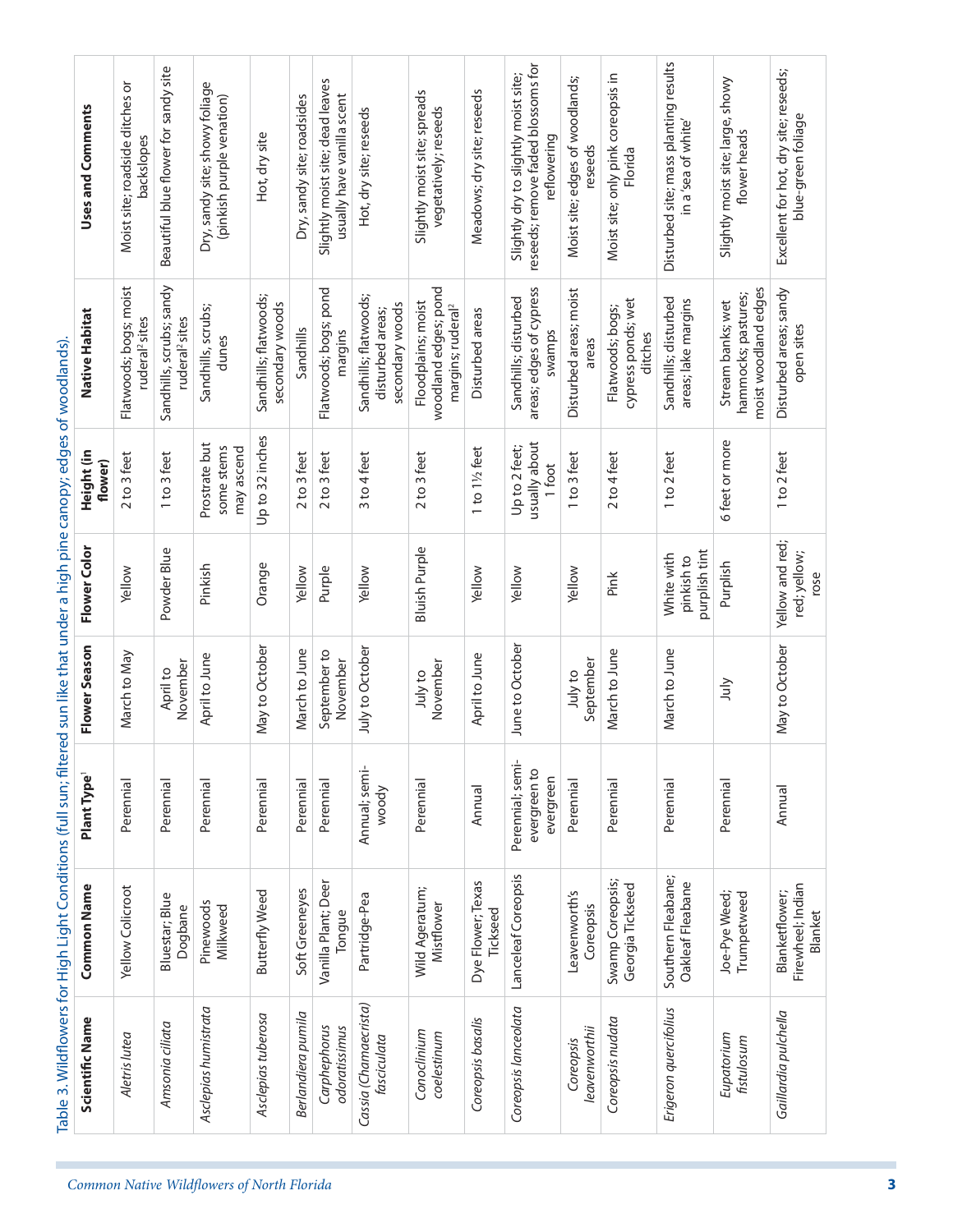| Uses and Comments       | Moist site; very showy yellow fall<br>flower; spreads vegetatively  | Sandy site in full sun; not freeze<br>tolerant                   | Slightly moist site; novelty plant                        | hummingbirds; feathery foliage<br>Don't use in clayey soils; | Slightly dry to slightly moist site;<br>blue summer flowers; reseeds | Well-drained site; tall flowering<br>stems tend to lodge      | Well-drained site; tall flowering<br>stems tend to lodge     | full sun; red flowers easy to spot in<br>Excellent for moist site; not rec. for<br>woods | Excellent for hot, dry site in full sun;<br>palmately compound leaves | Excellent for hot, dry site in full sun;<br>silvery (hairy) ovalish leaves | Hot, dry site; unusual flower; best<br>viewed close up | site; exquisite flower; spreads<br>Slightly dry to slightly moist<br>vegetatively | back in summer; not recommended<br>Slightly moist site; foliage may die<br>for full sun | Hot, dry site; reseeds      |
|-------------------------|---------------------------------------------------------------------|------------------------------------------------------------------|-----------------------------------------------------------|--------------------------------------------------------------|----------------------------------------------------------------------|---------------------------------------------------------------|--------------------------------------------------------------|------------------------------------------------------------------------------------------|-----------------------------------------------------------------------|----------------------------------------------------------------------------|--------------------------------------------------------|-----------------------------------------------------------------------------------|-----------------------------------------------------------------------------------------|-----------------------------|
| Native Habitat          | marshes; disturbed<br>Flatwoods; bogs,<br>areas; secondary<br>woods | Disturbed areas;<br>beaches                                      | Flatwoods                                                 | Sandhills; disturbed<br>areas; dunes                         | Disturbed areas;<br>floodplains                                      | edges of woodlands<br>longleaf pinelands;<br>Sandhills; mesic | Sandhills; flatwoods;<br>woodland edges<br>bogs; dry bluffs; | Riverbanks; springs;<br>coastal hammocks                                                 | Sandhills; open woods                                                 | Sandhills; scrub                                                           | open sandy areas;<br>Disturbed areas;<br>floodplains   | Disturbed areas; edges<br>of woodlands                                            | Bluffs; calcareous<br>hammocks                                                          | Disturbed areas             |
| Height (in<br>flower)   | 2 feet, but up to<br>6 feet                                         | Groundcover,<br>up to 3 feet<br>high                             | 2 to 3 feet                                               | 3 to 6 feet                                                  | climbing vine<br>Creeping or                                         | 2 to 4 feet                                                   | $2$ to 4 feet                                                | $2$ to 4 feet                                                                            | 1 to 2 feet                                                           | 1 to 11/2 feet or<br>more                                                  | 11/2 to 3 feet                                         | climbing vine<br>Creeping or                                                      | 10 inches                                                                               | 6 to 12 inches              |
| Flower Color            | Yellow                                                              | Yellow                                                           | (few to no ray<br>disk flowers<br>Dark purple<br>flowers) | Scarlet                                                      | Blue                                                                 | Lavender                                                      | Lavender                                                     | Bright red                                                                               | Bluish purple                                                         | Pinkish purple                                                             | pinkish purple<br>Yellowish with<br>bracts             | Purple                                                                            | Blue                                                                                    | White; pink;<br>purple; red |
| Flower Season           | September to<br>October                                             | June to August                                                   | September to<br>November                                  | July to October                                              | July to October                                                      | September to<br>October                                       | September to<br>October                                      | August to<br>October                                                                     | March to April                                                        | March to April                                                             | August to<br>October                                   | April to August                                                                   | February to<br>April                                                                    | March to June               |
| Plant Type <sup>1</sup> | Perennial                                                           | Annual/Perennial;<br>semi-evergreen                              | Perennial                                                 | Perennial                                                    | Annual; may be<br>semi-woody                                         | Perennial                                                     | Perennial                                                    | Perennial                                                                                | Perennial                                                             | Perennial                                                                  | Perennial; may be<br>semi-woody                        | Perennial                                                                         | Perennial; semi-<br>evergreen                                                           | Annual                      |
| <b>Common Name</b>      | Swamp Sunflower;<br>Narrow-leaved<br>Sunflower                      | Beach Sunflower;<br>Dune Sunflower;<br>Cucumberleaf<br>Sunflower | Rayless Sunflower                                         | Standing Cypress;<br>Spanish Larkspur                        | Hairy Clustervine;<br>Jacquemontia                                   | Pinkscale Blazing<br>Star                                     | Slender Blazing Star                                         | Cardinal Flower                                                                          | Sundial Lupine                                                        | Lady Lupine                                                                | Spotted OR Dotted/<br>Horsemint OR<br>Beebalm          | Passion-Flower;<br>Naypop                                                         | <b>Blue Phlox</b>                                                                       | Drummond Phlox              |
| Scientific Name         | angustifolius<br>Helianthus                                         | Helianthus debilis<br>subsp. debilis                             | Helianthus radula                                         | Ipomopsis rubra                                              | Jacquemontia<br>tamnifolia                                           | Liatris elegans                                               | Liatris gracilis                                             | Lobelia cardinalis                                                                       | Lupinus perennis                                                      | Lupinus villosus                                                           | Monarda punctata                                       | Passiflora incarnata                                                              | Phlox divaricata                                                                        | Phlox drummondii            |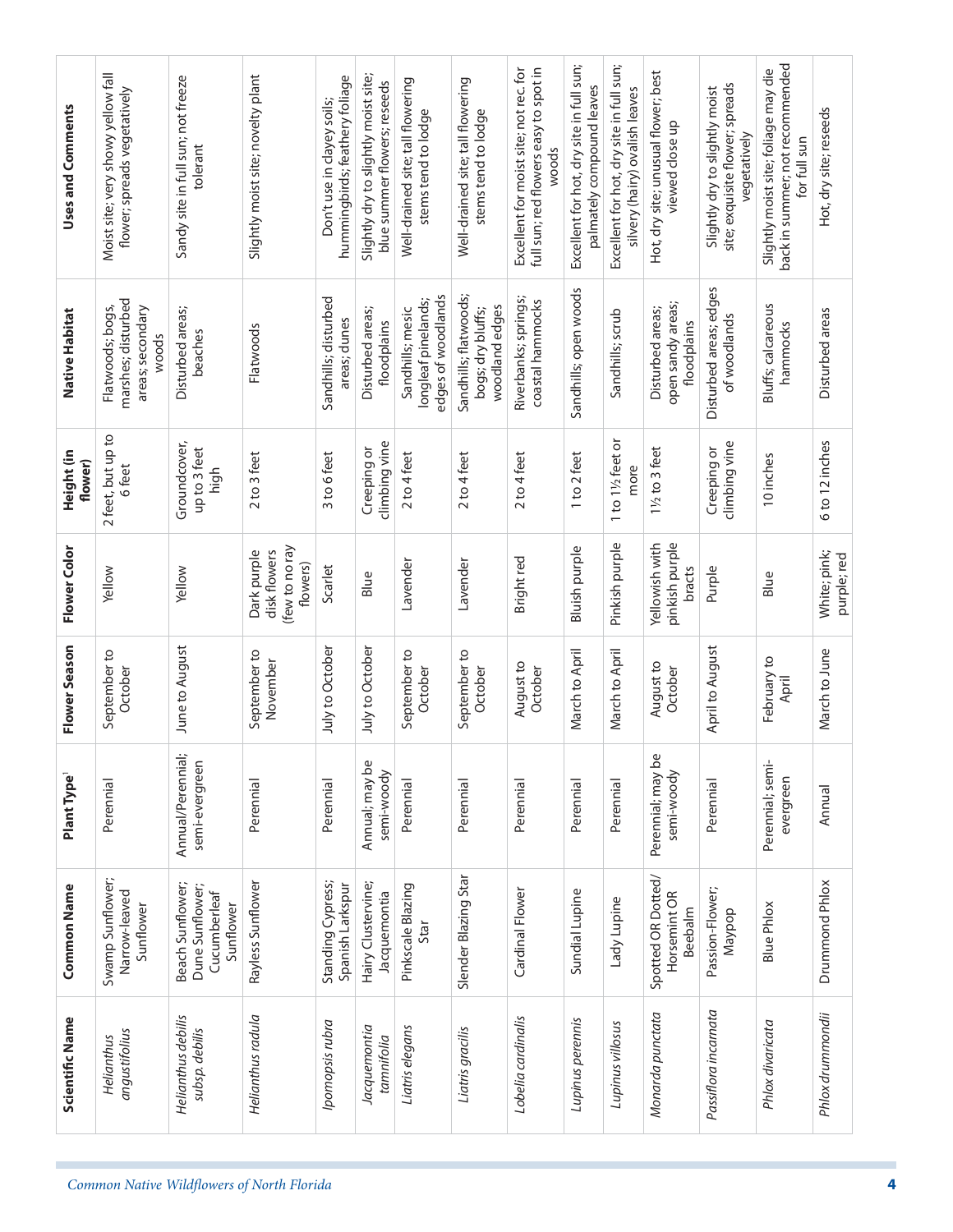| Uses and Comments       | silvery grass-like foliage; spreads<br>Good for dry site; low-growing,<br>vegetatively | Edges of woodlands; moist site;<br>roadside ditches; meadows | interesting urn-shaped capsules<br>Slightly moist site; Rhexias have | Slightly moist site; spreads<br>vegetatively | Moist site; grass-like foliage;<br>reflexed petals | Slightly dry site; full sun to part<br>shade; reseeds | Hot, dry site; several flowers per<br>stem in a raceme | Wet site in full sun; spreads<br>vegetatively | Moist site; exquisite flower with<br>satin-like finish; must see to<br>appreciate | Slightly moist site; sun or shade;<br>ornamental foliage; reseeds | Wet ditches; pond, river, stream<br>margins | flowers in spring; grass-like foliage<br>Slightly moist site; showy blue | depending on species; showy early<br>Slightly dry to slightly moist site<br>fall flowers | Slightly moist site; frequently occurs<br>in turf that hasn't been mowed in<br>the spring | Woodland edges; dry site; combine<br>with goldenrods | Woodland edges; moist site;<br>combine with goldenrods |
|-------------------------|----------------------------------------------------------------------------------------|--------------------------------------------------------------|----------------------------------------------------------------------|----------------------------------------------|----------------------------------------------------|-------------------------------------------------------|--------------------------------------------------------|-----------------------------------------------|-----------------------------------------------------------------------------------|-------------------------------------------------------------------|---------------------------------------------|--------------------------------------------------------------------------|------------------------------------------------------------------------------------------|-------------------------------------------------------------------------------------------|------------------------------------------------------|--------------------------------------------------------|
| Native Habitat          | Sandhills; flatwoods;<br>hickory-oak woods<br>scrubs; bog; pine-                       | Sandhills; flatwoods;<br>bogs; marshes; wet<br>ditches       | Margins of open<br>cypress swamps                                    | Slightly moist areas                         | Bogs; cypress swamps                               | Sandhills; bogs; pine<br>forests                      | Sandhills                                              | Flatwoods; bogs;<br>coastal swales            | Bogs; cypress swamps                                                              | Disturbed areas;<br>marshes                                       | swamps; marshes<br>Floodplains; acid        | riverbanks; hammocks<br>swales in sandhills;<br>Flatwoods; bogs;         | Varies                                                                                   | Flatwoods; riverbanks;<br>ruderal <sup>2</sup>                                            | Sandhills; secondary<br>woods                        | floodplains; coastal<br>hammocks; bluffs<br>Hammocks;  |
| Height (in<br>flower)   | 11/2 to 3 feet                                                                         | 11/2 to 21/2 feet                                            | Up to 16 inches                                                      | 1 to 11/2 feet                               | 2 to 3 feet                                        | 11/2 to 2 feet                                        | 11/2 to 3 feet                                         | 1 to 3 feet                                   | 2 to 3 feet                                                                       | 1 to 11/2 feet                                                    | 1 to 3 feet                                 | Up to 2 feet                                                             | 11/2 to 6 feet or<br>more                                                                | 10 to 18 inches                                                                           | $2$ to 4 feet                                        | 2 to 7 feet                                            |
| Flower Color            | Yellow                                                                                 | Light pink                                                   | White                                                                | Yellow                                       | Orangish red                                       | Yellow                                                | Yellow                                                 | white bracts)<br>White (with                  | Purplish pink                                                                     | Purple                                                            | White                                       | Blue                                                                     | Yellow                                                                                   | White (spiral<br>on stem)                                                                 | Purple                                               | Purple                                                 |
| Flower Season           | November<br>August to                                                                  | May to October                                               | June to August                                                       | August to<br>October                         | September<br>Nay to                                | May to October                                        | June to July                                           | November<br>June to                           | July to August                                                                    | May; October<br>February to                                       | May to June                                 | March to May                                                             | November<br>August to                                                                    | April to June                                                                             | July to October                                      | June to October                                        |
| Plant Type <sup>1</sup> | Perennial; semi-<br>evergreen to<br>evergreen                                          | Perennial                                                    | Perennial                                                            | Perennial                                    | Perennial                                          | Annual; Perennial<br>(short-lived)                    | Annual                                                 | Perennial                                     | Annual                                                                            | Perennial; (may be<br>evergreen)                                  | Perennial                                   | evergreen<br>Perennial;                                                  | Perennial                                                                                | Perennial                                                                                 | Perennial                                            | Perennial                                              |
| <b>Common Name</b>      | Golden Aster<br>Grass-leaved                                                           | Maryland Meadow<br>Meadow Beauty<br>Beauty; Pale             | White Meadow<br>Beauty                                               | Orange Coneflower                            | Coneflower<br>Grassleaf                            | Black-eyed Susan                                      | Softhair Coneflower                                    | Starrush; White-top<br>Sedge                  | Rosegentian<br>Bartram's                                                          | Lyreleaf Sage;<br>Cancer Weed                                     | Lizard's-tail                               | Eastern Blue-eyed<br>Grass                                               | Goldenrods                                                                               | Spring Ladies'<br>Tresses                                                                 | Tall Ironweed                                        | Giant Ironweed                                         |
| Scientific Name         | Pityopsis graminifolia                                                                 | Rhexia mariana                                               | Rhexia parviflora                                                    | Rudbeckia fulgida                            | graminifolia<br>Rudbeckia                          | Rudbeckia hirta                                       | Rudbeckia mollis                                       | Rhynchospora<br>colorata                      | Sabatia bartramii                                                                 | Salvia lyrata                                                     | Saururus cemuus                             | Sisyrinchium<br>atlanticum                                               | Solidago spp.                                                                            | Spiranthes vernalis                                                                       | Vernonia angustifolia                                | Vernonia gigantea                                      |